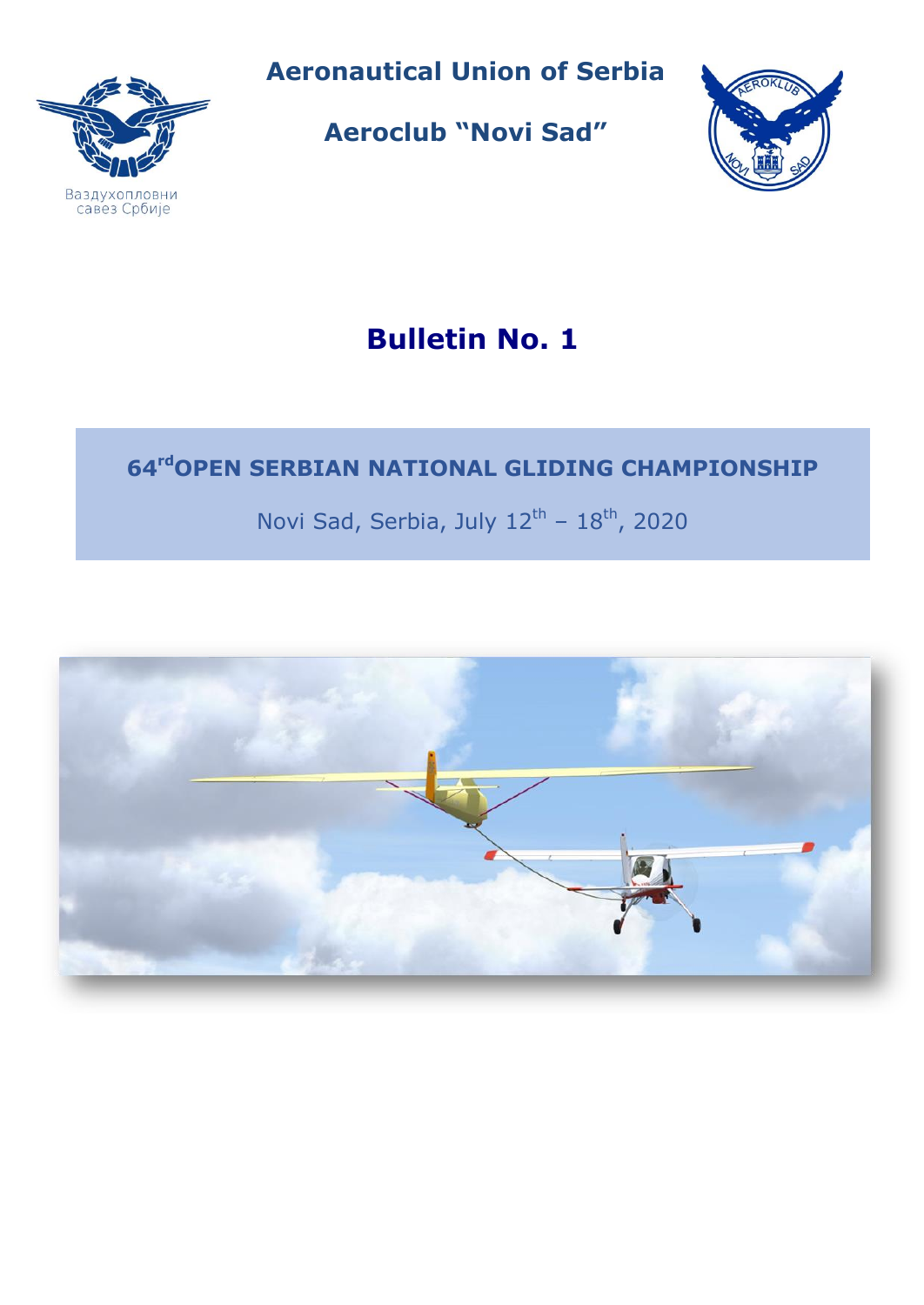#### **1 – CONTACTS**

#### **Aeronautical Union of Serbia**

Labud Bulatović, president: +38163220621 Željko Ovuka, secretary general: [ovuka@vss.rs](mailto:ovuka@vss.rs) +38163270974 Svetlana Bradić, sports director: [sport@vss.rs](mailto:sport@vss.rs) +38163270918

#### **Aero club "Novi Sad"**

Dragoljub Samardžić, president: [samaranovisad@yahoo.com](mailto:samaranovisad@yahoo.com) +38163500990

#### **Competition Headquarters (452308.63N, 0195001.84E) Sport Airport "Čenej" Međunarodni Put 257 21233 Novi Sad, Serbia**

#### **2 – PROGRAMME**

- July 4th  $-11$ th Training days
- July 11th Arrival and registration of competitors: 16.00h 21.00h
- July 12th Briefing: 9.00h Competition opening: 10.30h Mandatory training: 11.30h – 19.00h
- July 13th 17th Competition days: 08.00h 19.00h
- July 18th Competition closing and winner announcing: 11.00h

Note: If only three approved competition days are going to be held, then July 18th will be a competition day, and the winner will be announced at 20.00h.

#### **3 – DAILY SCHEDULE**

8.00h –Competition headquarter opening 9.30h – Safety meeting and briefing 11.30h – Contest flying start Upon landing, competitor must inform the headquarter. Transport and submitting of documentation – flight record.

Schedule can be changed by the contest director.

#### **4 – COMPETITION OFFICIALS**

- Contest Director: Djordje Kozomorić
- Flight Manager: Sava Ostojin
- Deputy air traffic controller:Kirš Milorad
- Head of towing service: Franja Nađbabi
- Technical Support: Radivoje Momčilović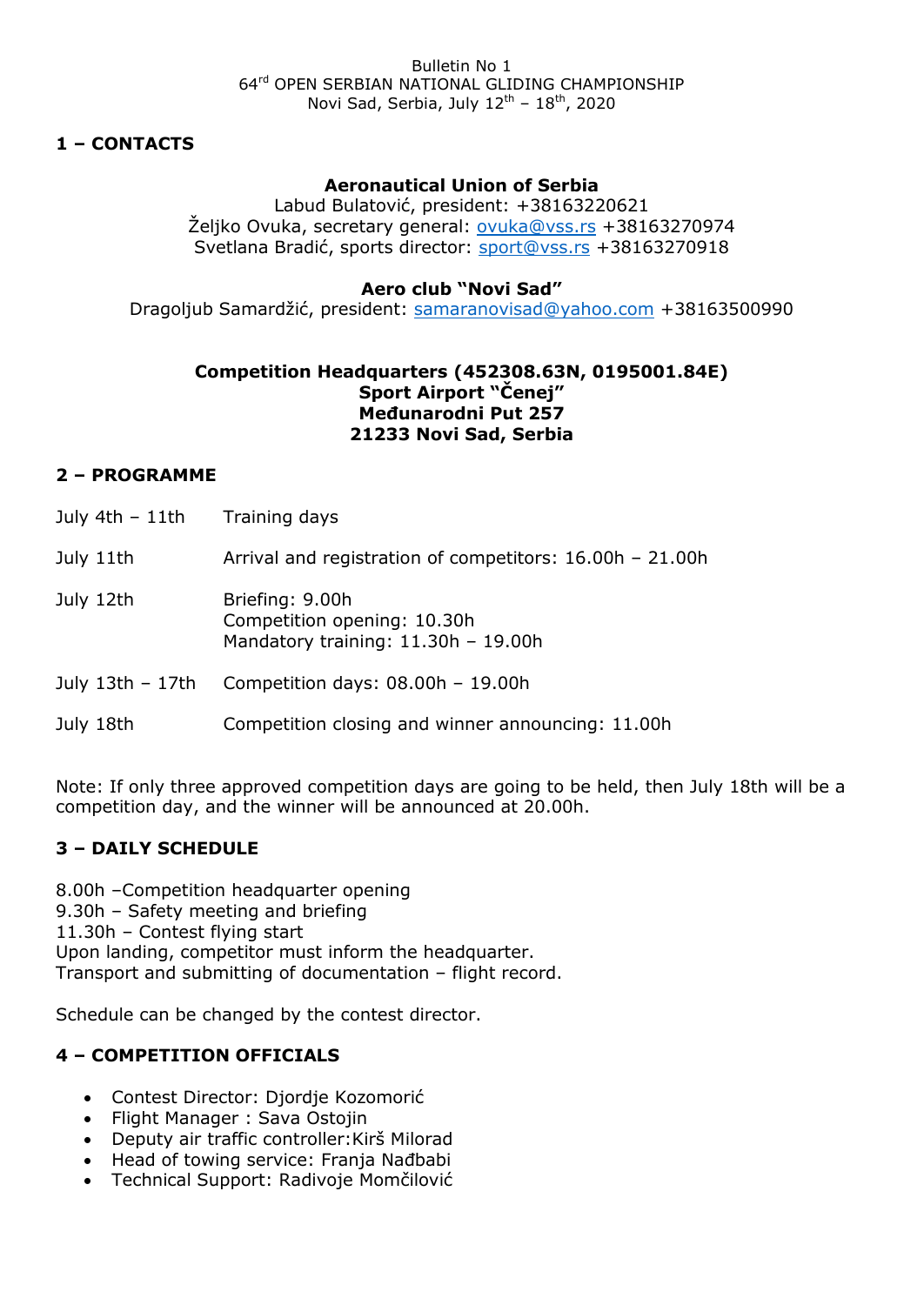#### Bulletin No 1 64rd OPEN SERBIAN NATIONAL GLIDING CHAMPIONSHIP Novi Sad, Serbia, July  $12<sup>th</sup> - 18<sup>th</sup>$ , 2020

Organizing committee:

- Dragoljub Samardžić, president
- Dušan Miladinović, director
- Ivan Miladinović
- Sava Ostojin
- Milorad Kirš
- Aleksandar Kirš

## **5 – JUDGES, JURY AND DELEGATE**

Judge team: 1.Miodrag Bugarčić, referee 2.Branko Uzur, judge and data processing 3.Aleksandar Atanaskovic, judge

Jury: 1.Ivan Miladinović 2. One member from each team

Delegate of the competition: 1.Goran Savić

## **6 –REGISTRATION AND ENTRY FEE**

Deadline for applications is June 15th, 2018. Applications must be sent to following e-mails: [sportvss@vss.rs](mailto:sportvss@vss.rs) (Aeronautical Union of Serbia, Svetlana Bradić), cc [samaranovisad@yahoo.com](mailto:samaranovisad@yahoo.com) (AC Novi Sad, Dragoljub Samardžić). Application to be filled out is attached to this bulletin. Contact person Aleksandar Kirš

The registration fee for the competition is 140 euros for competitors from Serbia and 200 euros for competitors from abroad, which includes one barge during the competition days, as well as for training on July 12, 2020.

In case of repeating the barge during the competition, at the request of the competitor, the price is 20 euros per barge for competitors from Serbia and 40 euros for competitors from abroad.

Payment of registration fee until 05.07.2020 is made to the following account:

currency of Serbia rsd

Account with instructions: Direct bank AD Kraujevac

Beneficiary customer: Name: AERO-KOMERC Adress: MEĐUNARODNI PUT 257, ČENEJ IBAN: 150-000000183595 The dinar payment is at the middle exchange rate of the National Bank of Serbia on the day of payment. foreign exchange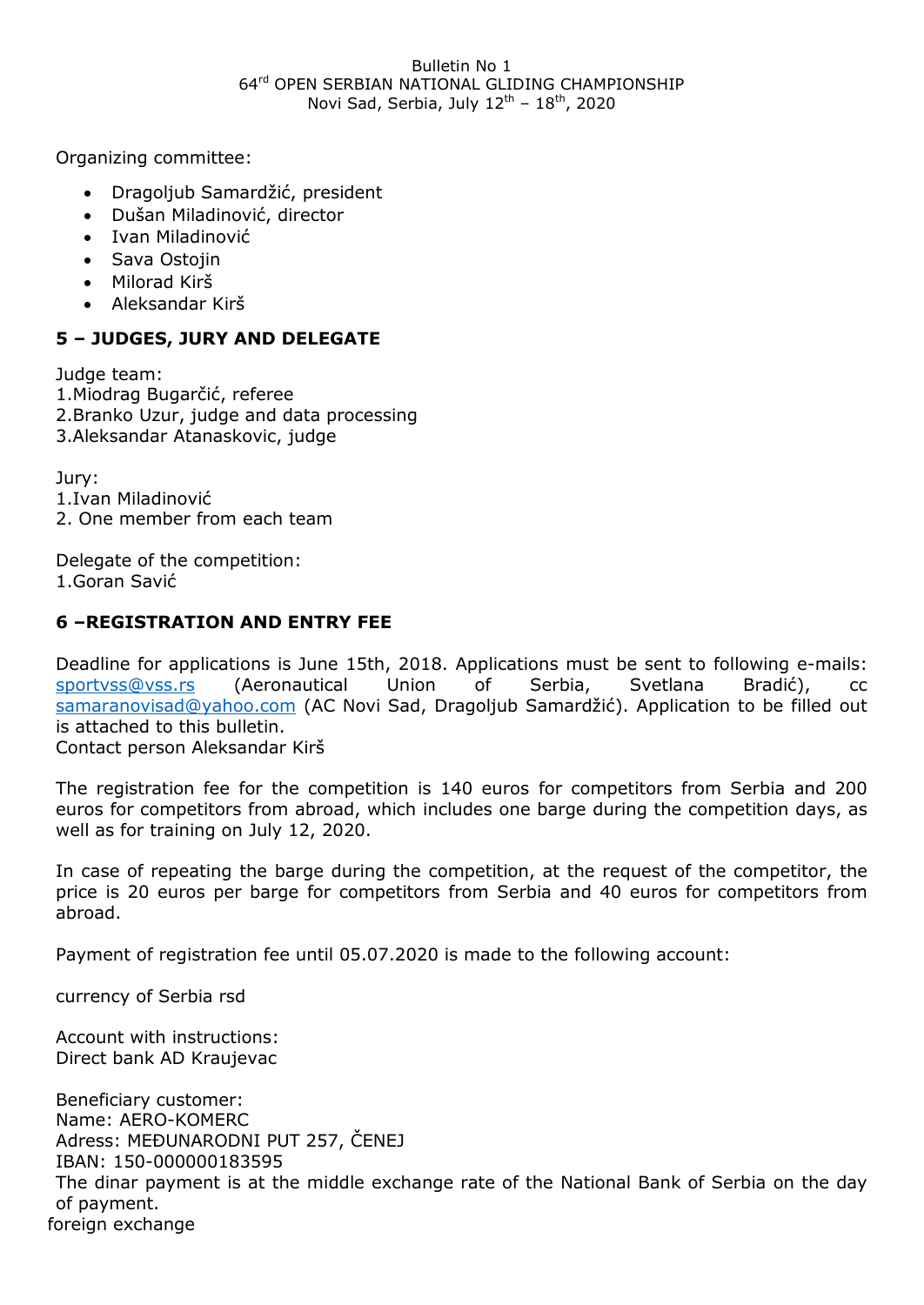#### Bulletin No 1 64rd OPEN SERBIAN NATIONAL GLIDING CHAMPIONSHIP Novi Sad, Serbia, July  $12<sup>th</sup> - 18<sup>th</sup>$ , 2020

Account with institution:

#### Beneficiary customer: RS35150007010007266009 AERO-KOMERC MEĐUNARODNI PUT 257, ČENEJ, 21233, Srbija

In case of cancellation of the competition, the immediate organizer returns the money within 5 (five) working days.

#### **7-WINNER ANNOUNCEMENT AND PRIZES**

In accordance with the regulations from the General Sport Code of NAC Serbia, within the placement for national championships, the organizer provides medals and diplomas for the first three placed individuals and teams, as well as for the three best teams, and cups are awarded for the first place as a team and individually. The organizer will reward the first place winners in the open competition in the same way.

#### **8-ACCOMMODATION AND FOOD**

Тhе оrganizer provides accommodation in the rooms of the Aeroclub Novi Sad at the Čenej airport in four-bed rooms with bathroom. The capacity is 24 places. The price of accommodation is included in the entry fee. The advantage of allocating and arranging accommodation in rooms will be in order of receipt of applicants. If there are more participants and assistants in capacity, accommodation will be realized in a camp. Accommodation is possible to find in hotel facilities in Novi Sad, so as in Čenej and in Sirig. If you are looking for more information, contact the organizer. (tel. +381600600251)

Meals are provided by the organizer, but are not included in the entry fee. You can register for food directly to the organizer via contact phone. +381600600251.

## **9-TERMS OF PARTICIPATION ON COMPETITION**

All glider pilots who have a valid: FAI competition license, pilot license and medical certificate have the right to participate in the competition.**10-COMPETITION CODE AND SCORING** 

The competition is being held in unique standard class-in all the types of gliders plus handicap factor applied like for club class and is calculated according to the list FAI/Dea C plus allowed use of water plus gliders of 18 meters length span are accepted. (It refers to exclusively Cirus 17A) Code of Serbian competition conforms to the General sport code of Aeronautical Union of Serbia and sport code of FAI.

Technical specifications for specifications IGC flights of competitors using of approved IGC flight Recorder-in accordance with FAI regulations. Scoring is done according to the 1000 points scoring score-"1000 points scoring system"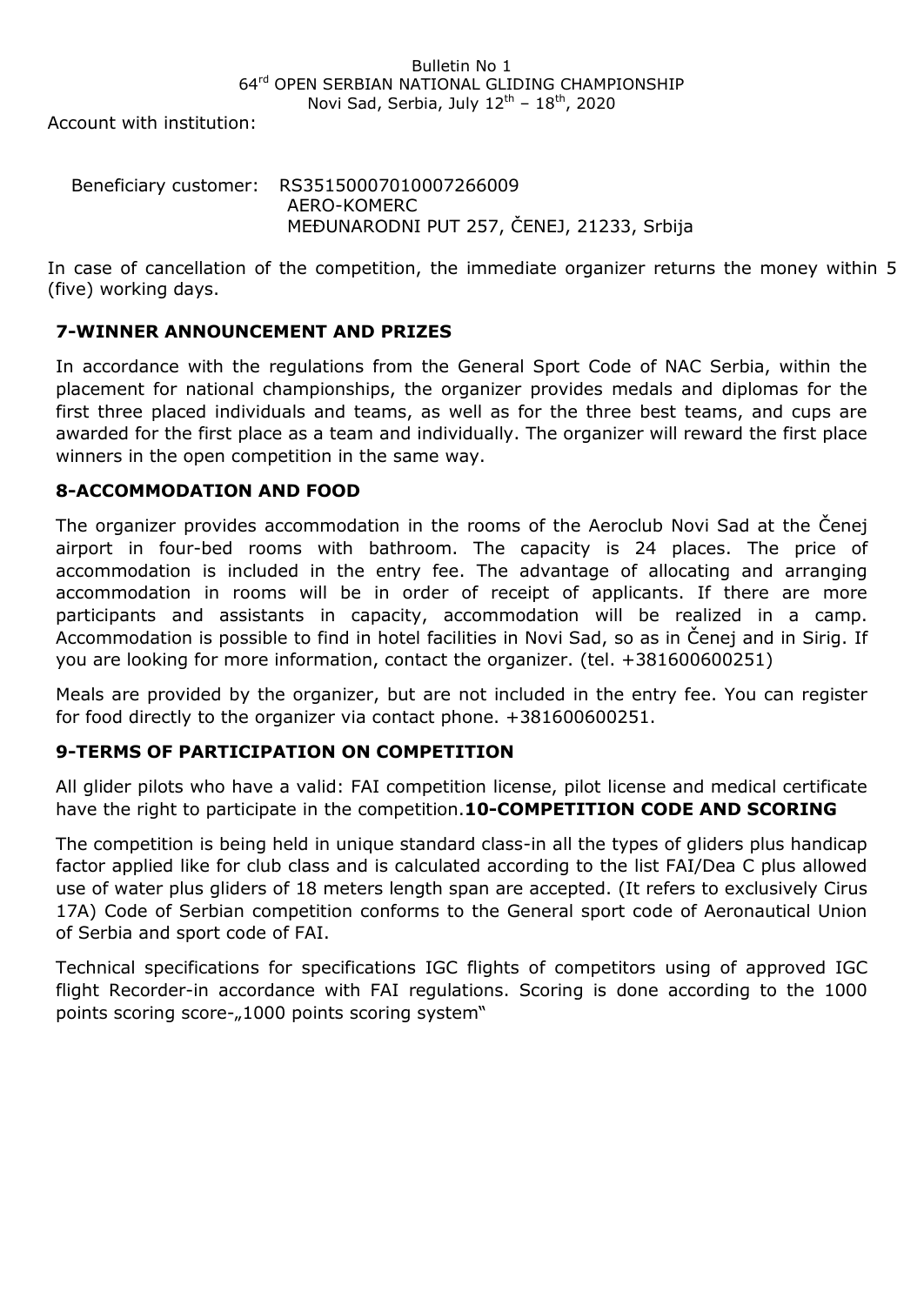# **REGISTRATION FORM**

| <b>Name and surname:</b>                                        |
|-----------------------------------------------------------------|
| Club:                                                           |
| E mail and contact (telephone number):                          |
| The number of the competitor's licence:                         |
| <b>FAI ID licence:</b>                                          |
| The number of pilot licence:                                    |
| It is valid until:                                              |
| Medical certificate is valid until:                             |
| Total rush(in kilometres and hours):                            |
| <b>Glider type and register code:</b>                           |
| The licence for work of a radio station is valid until:         |
| <b>Flight record type:</b>                                      |
| <b>Obligatory equipment:</b>                                    |
| Insurance for the third person is valid until:                  |
| Accomodation at the airport Cenej -rooms or in person (circle): |
| Date of arrival:                                                |
| <b>Additional notes (optionally):</b>                           |

I, signed below, state in full confidence that the data in the application are correct that I fulfil the conditions regulated by General Sporting Code of NAC Serbia, that I have prescribed equipment, valid documentation and I am capable of performing competition tasks. I also declare that I will not ask for compensation from the organizer of competition in case of an accident or misadventure on training that didn't appear by mistake of organizer.